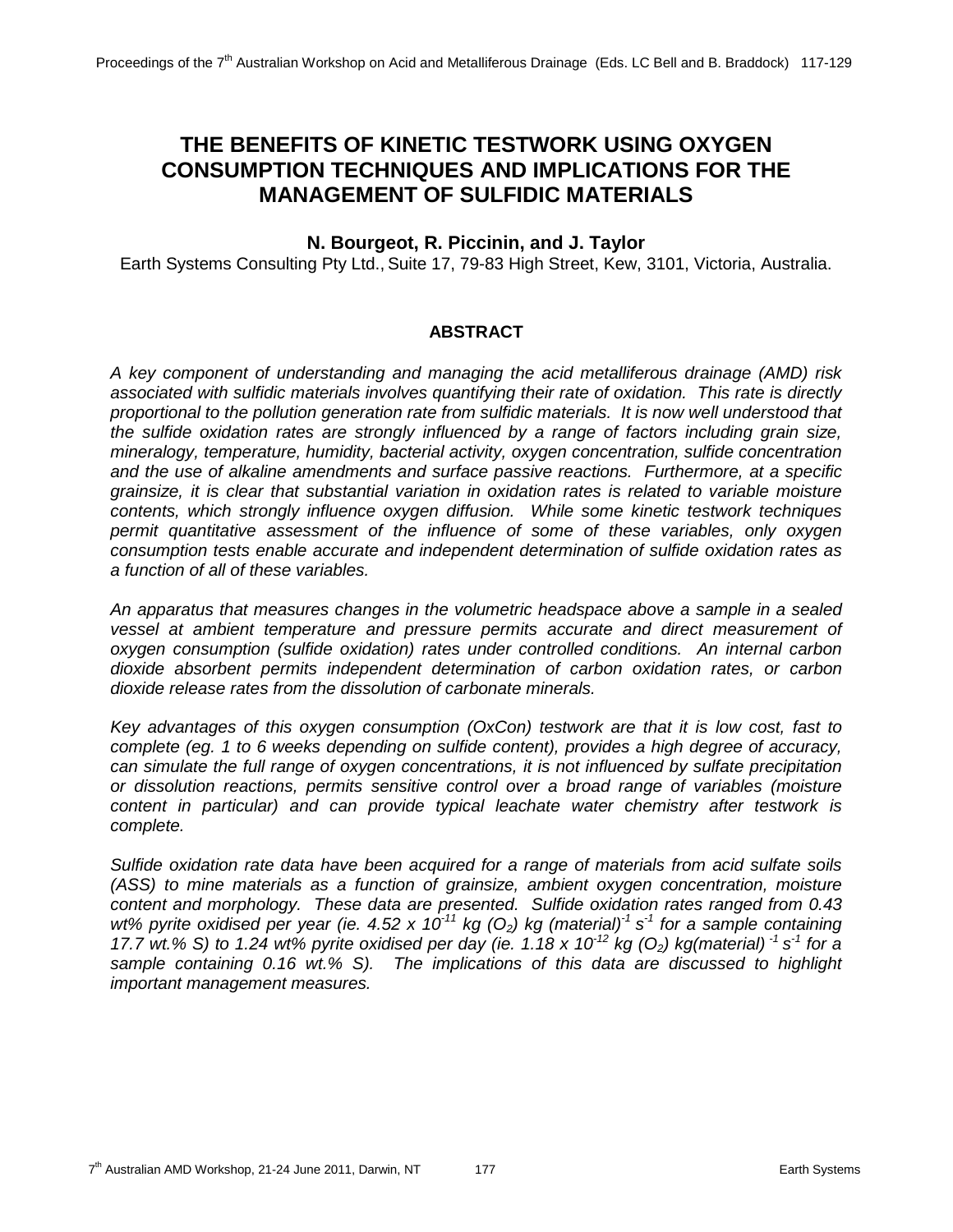## **1. 0 INTRODUCTION**

The exposure of sulfide minerals such as pyrite and marcasite (FeS<sub>2</sub>) to oxygen as a result of mining activities, large-scale earthworks, dewatering operations often associated with agriculture or uncontrolled drying of sulfidic sediments can result in acid and metalliferous drainage (AMD; also traditionally referred to as 'Acid Mine Drainage' or 'Acid Rock Drainage'). AMD has resulted in ongoing environmental problems in the mining industry worldwide, compounded by the rapidly growing trend toward large tonnage open-cut mines over the past 30 to 40 years (DITR 2007). Climate change and over allocation of dwindling water resources have also increased the risk of exposure of sulfidic soils (ASS; acid sulfate soils) in wetlands and agricultural environments.

The management of AMD can be achieved by prevention, control or treatment. Due to the high cost and limited success of control and treatment, prevention is the favoured management strategy (DITR 2007). A key aspect of preventative action is predicting the risk associated with various geologic materials. Prediction requires characterisation of the sulfidic materials using static and kinetic geochemical tests. Static tests assess the maximum potential of a sample to generate acidity based on its total sulfide content. Such tests, however, do not consider the rate or duration of acidity generation. In addition, AMD generation is affected by many variables that are not considered in static tests such as the availability of reactive pyrite within a rock matrix (Nicholson 1994) and the supply of oxygen to the reaction sites (Ritchie 1994). For these reasons, kinetic geochemical tests are carried out to estimate the rate at which AMD is generated and the longevity of issue.

Kinetic tests can be performed in the laboratory or the field. Commonly used geochemical kinetic tests include humidity cells, column leach tests, field-scale test piles; and field and laboratory oxygen consumption tests. Humidity cells are laboratory apparatus in which crushed samples are subjected to successive exposure to moist air, dry air and water flushing. In this manner, an artificial climate is created that accelerates the rate of sulfide oxidation. Sulfate release is measured during flushing cycles over 3-12 months and data interpreted to estimate the acidity generation characteristics of geologic materials. Significant errors may occur in the interpretation of this data, especially in colder climates where the difference between the actual climate and the induced climate in the humidity cell is significant (Comarmond 1997).

Column leach tests can be laboratory or field-based and involve the controlled or natural irrigation of sulfidic materials within a container (eg. PVC column). There is great variability in the design of column tests based on budget, site conditions and research requirements (Comarmond 1997). The column test is considered by some to better replicate site conditions than humidity cells by accounting for site temperatures and rainfall regime, as well as actual particle size distributions. Column leach tests can also be accelerated with artificial wetting and drying cycles. Sulfate release is measured during flushing cycles over extended periods (eg. 6- 24 months) and data interpreted to estimate acidity generation.

A larger form of site based experiment is a test pile (eg. Taylor et al. 2009), which provides a better model of the AMD behavior of a waste rock pile and the water quality produced. These involve large volumes of rock placed on a membrane so that the leachate from the test pile may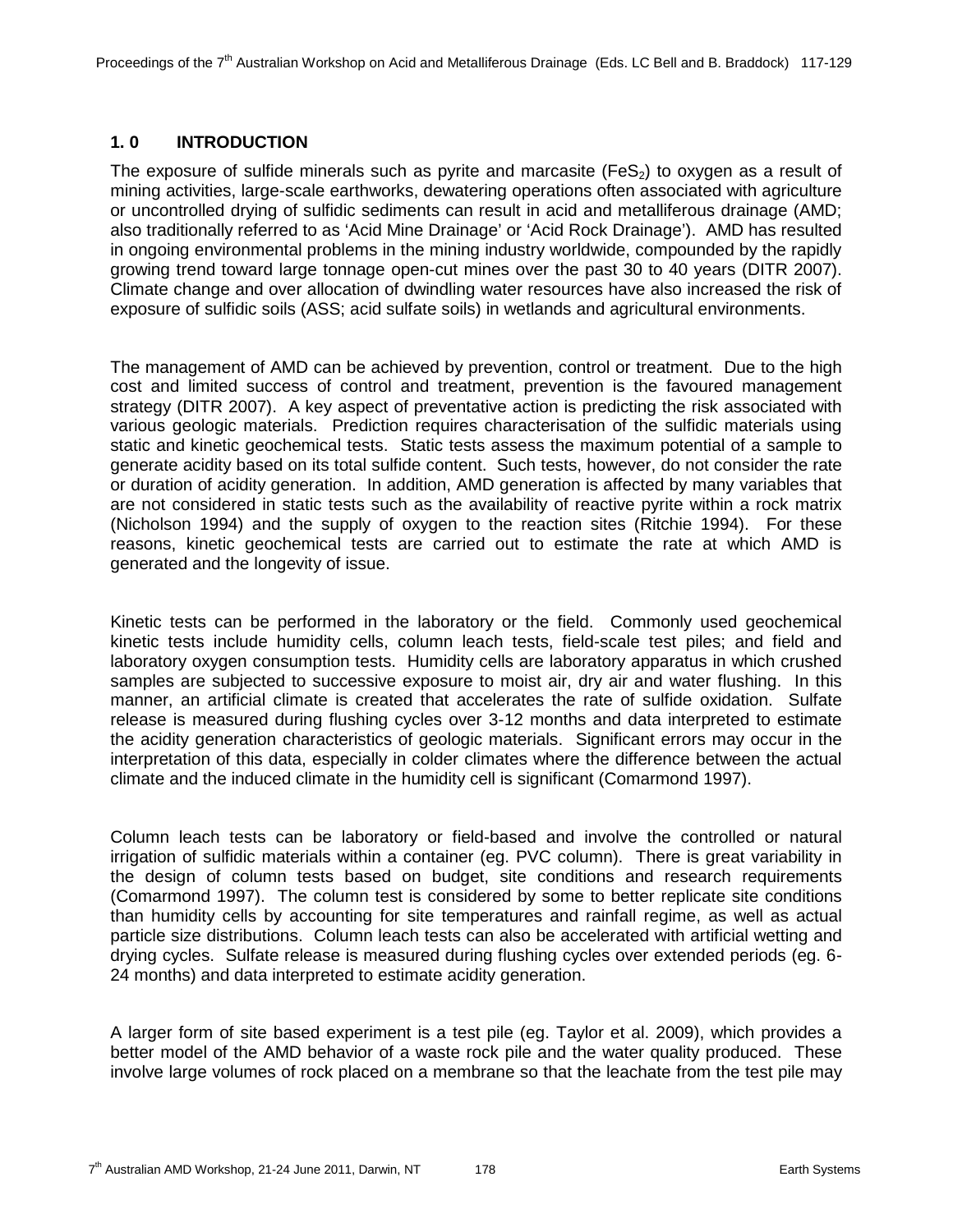be collected and analysed. These piles may also incorporate oxygen transport as a limiting factor in the production of AMD. As a general rule, an increase in the scale of the test pile leads to a decrease in the pyrite oxidation rate estimate (Sracek et. al. 2006).

Oxidation rates estimated from kinetic testwork techniques that rely on sulfate release rates can be underestimated if sulfate precipitates in the column or test pile (eg. gypsum, schertmannite, jarosite) or overestimated by progressively dissolution of residual sulfate or sulfate-bearing secondary minerals if they are present in the sample prior to the commencement of testwork.

Oxygen consumption experiments can also be field or laboratory scale. The measurement of oxygen concentrations over time either in the field or laboratory can be used to provide estimates of the pollution generation rate of a material. Field based experiments include measurement of oxygen concentration profiles over time (ANSTO 1997; Cook et al. 2004; Ward et al. 2004a, 2004b; Scarek et al. 2006) or installation of a chamber onto sulfidic material to isolate gas in the chamber headspace, followed by subsequent measurement of oxygen concentration over time (Kempton, 2009).

Laboratory based oxygen consumption testwork generally consists of a sealed sample chamber containing sulfidic material, and subsequent measurement of gas concentrations in the headspace inside the chamber over time to determine the oxygen consumption rate.

Oxygen consumption techniques have many advantages when compared with other kinetic test techniques. These include:

- Rapid determination of oxidation rates: ANSTO claims 12 hours, others from 2 days to 2 weeks (Anderson et al. 1999; Bennett et al. 2005; Eidsa et al. 1997; Hollings et al. 2001).
- Many simultaneous or sequential runs are possible, enabling statistical analysis of results (Anderson et al. 1999; Bennett et al. 2005; Hollings et al. 2001).
- Ability to test many variables including moisture content (directly related to oxygen diffusion), oxygen concentration, particle size distribution, carbonate content, metamorphic grade, sulfide content, sulfide mineralogy, bacterial inoculation, and temperature (Anderson et al. 1999; Hollings et al. 2001).
- Oxygen consumption can be directly related to sulfide oxidation. In this way, oxygen consumption techniques are more accurate than assumptions based on leachate sulfate fluxes. Sulfate may be release from unrelated secondary minerals present in sample (leading to overestimation of the oxidation rate) or may precipitate following neutralisation reactions (eg. gypsum) leading to underestimation of the oxidation rate.
- Oxygen consumption testwork only requires small sample sizes, and technique can be scaled up/down or customized with relative ease.
- There is no need for expensive laboratory analyses, only initial ABA (acid-base accounting) is required. Leachate water chemistry can be conducted at the conclusion of an oxygen consumption test to compare sulfide oxidation rates based on oxygen consumption and sulfate release during leaching (Hollings et al. 2001).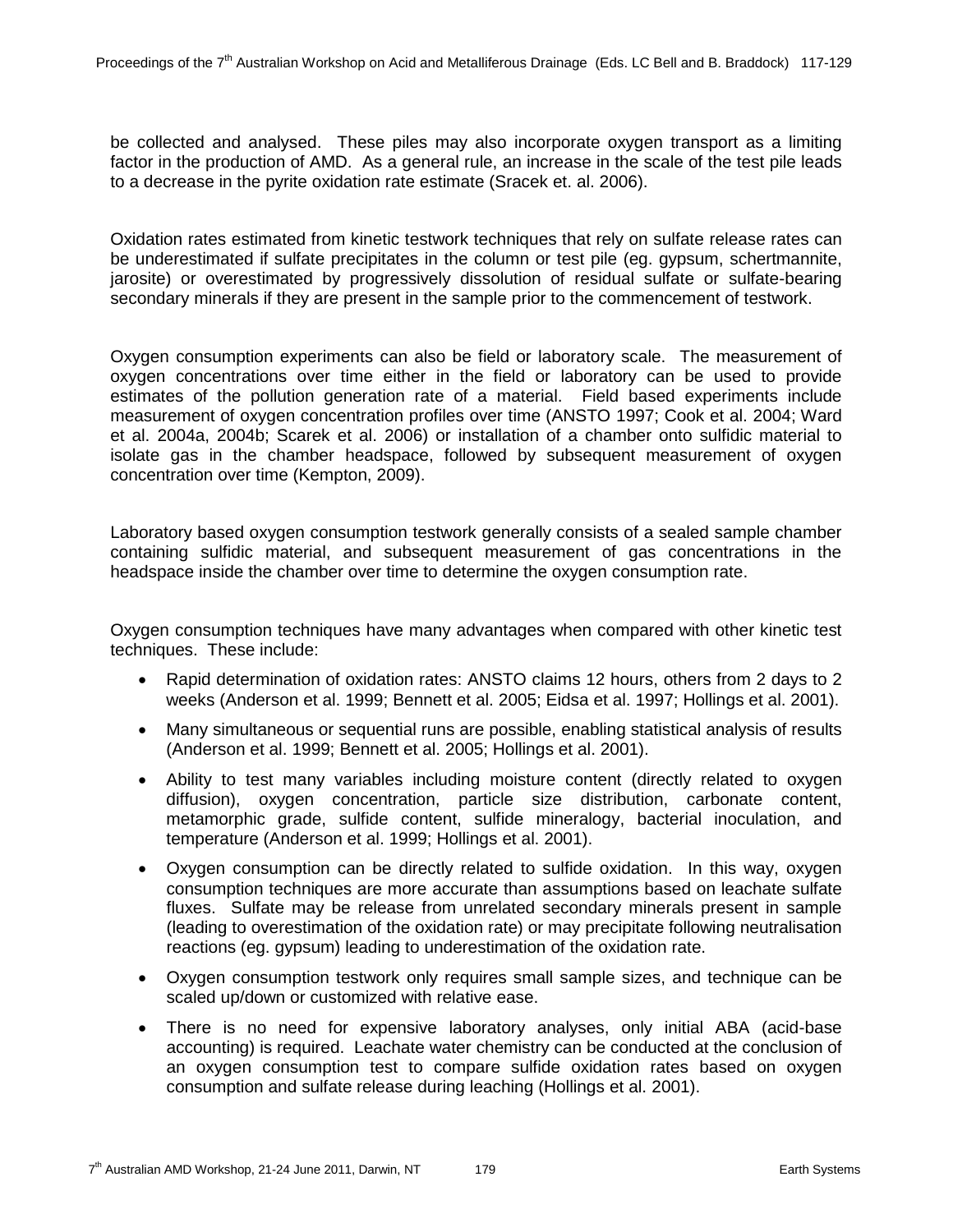This paper reviews published information relating to oxygen consumption techniques and discusses the many benefits of oxygen consumption testwork. It also describes a new, inexpensive laboratory technique based on the oxygen consumption method and provides testwork data. Management implications for mines and acid sulfate soils are also presented.

# **2.0 OXYGEN CONSUMPTION TECHNIQUES**

#### **2.1 Overview of Existing Oxygen Consumption Techniques**

Oxygen consumption testwork requires a gas impermeable chamber for storing a sulfidic sample (Bennett et al. 2005; Anderson et al. 1999; Eidsa et al. 1997; Scarek et al. 2006; Hollings et al. 2001; Jerz et al. 2004; Elberling 2005; Andersen et al. 2001). Over time, gas concentrations can be measured by, a) gas chromatography (Elberling 2005; Andersen et al. 2001); b) direct measurement inside the vessel using electrochemical gas sensors (Anderson et al. 1999; Hollings et al. 2001; Bennett et al. 2005; Eidsa 1997) or c) by measurement of pressure changes in the vessel (Jerz et al. 2004) assuming all pressure change is attributed to oxygen consumption.

Carbon dioxide generated from neutralisation reactions or bacterial oxidation of organic carbon (in samples containing organic carbon such as acid sulfate soil material) can also be measured using carbon dioxide sensors (Eidsa et al. 1997; ANSTO 1997) or by gas chromatography. Carbon dioxide generation rates can then be used to readjust oxygen consumption rates, and can assist in identifying the acid neutralisation capacity or bacterial activity of a sample (Hollings et al. 2001). Leachate water quality can be obtained after testing, allowing comparison between oxidation rates based on sulfate release and oxidation rates based on oxygen consumption (Hollings et al. 2001).

Test times varied in the literature, with most testwork conducted over 0.5-5 days (Elberling et al. 2005; Hollings et al. 2001; Anderson et al. 1999; Bennett et al. 2004; Sracek et al. 2006). However, some experiments lasted for 2-8 weeks (Eidsa et al. 1997; Andersen et al. 2001).

# **2.2 New Approach to Oxygen Consumption Testwork**

Oxygen Consumption testwork is a geochemical kinetic testwork methodology that measures oxygen consumption to determine the pyrite oxidation rate (and pollution generation rate) of a sample. The new OxCon (oxygen consumption) test procedure developed by the authors is based on similar oxygen consumption test methods developed and used by other researchers (eg. ANSTO).

Prior to testing, representative samples of sulfidic material are analysed for the following parameters:

• Moisture content (wt.%);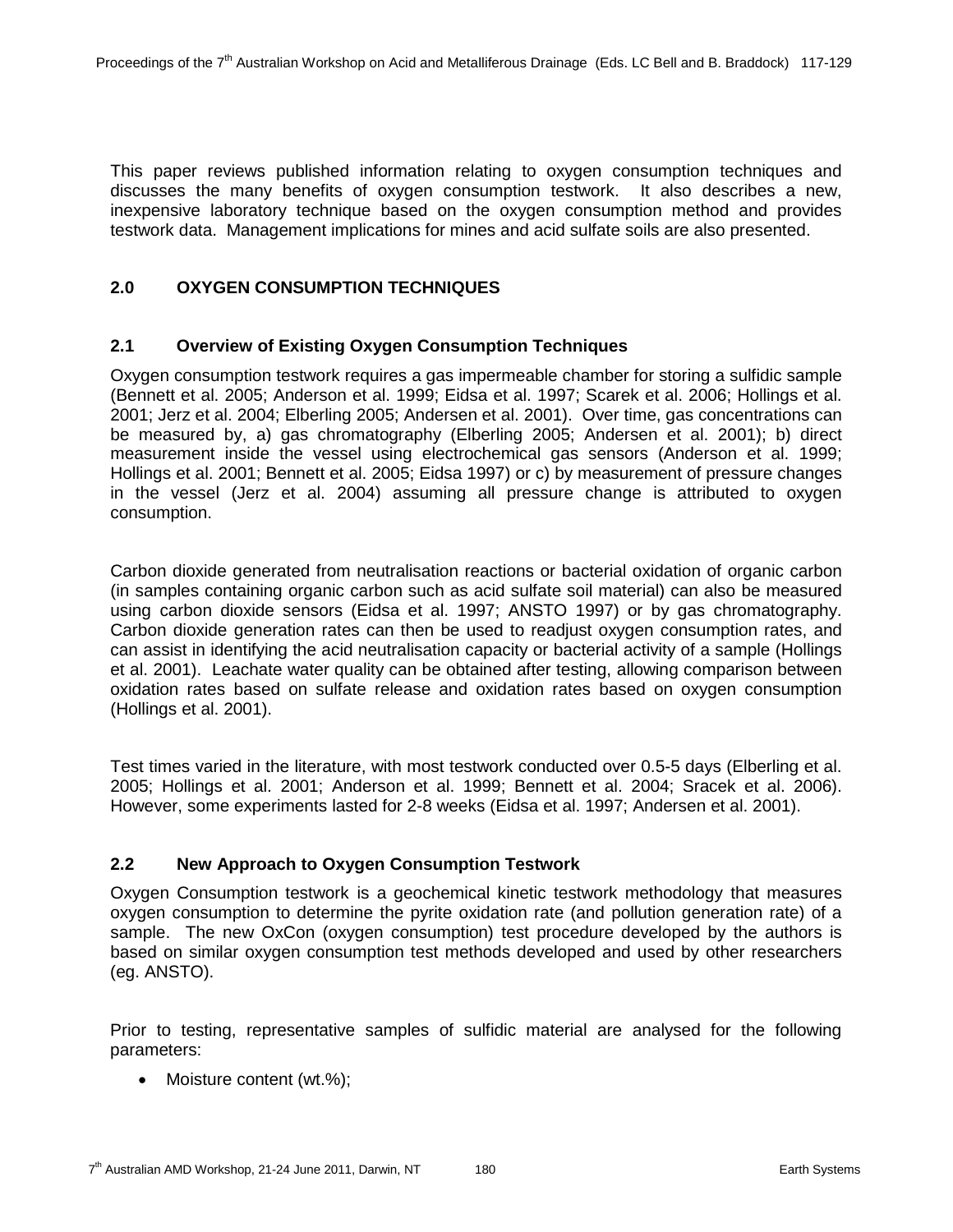- Total sulfur (wt.% S);
- Acid Neutralisation Capacity (kg  $H_2SO_4 / t$ );
- Net Acid Generation (NAG<sub>4.5</sub> and NAG<sub>7.0</sub>) and pH after oxidation (NAG<sub>pH</sub>);
- Total Organic Carbon (TOC, optional for acid sulfate soils and coal mine samples);
- Particle size distribution (optional);
- Major and trace element geochemistry (optional).

The OxCon apparatus (shown in Plates 1 and 2) operates by permitting a known mass of sulfide bearing material to react with a known volume of oxygen inside a sealed vessel. Once testwork is instigated, oxygen consumption proceeds via sulfide oxidation (see Reaction 1) causing the internal pressure of the system to decrease. For the system to maintain equilibrium with the atmosphere, fluid is drawn from the fluid reservoir into the displacement chamber. The mass of fluid transferred into a displacement chamber is proportional to the volume of oxygen consumed. These two parameters are related via Boyle's Law, and with continuous measurement of ambient temperature, barometric pressure and displacement chamber mass changes over time, it is possible to calculate an oxygen consumption rate (eg. mol/day/mass of sulfide).

The measured oxygen consumption rate is assumed to be proportional to the mass of pyrite in the sample and is converted into a pyrite oxidation rate using the stoichiometry in Reaction 1 (ie. 3.75 moles of oxygen are consumed to oxidise 1 mole of pyrite). This assumes that all sulfur present is in the form of reactive pyrite and that Reaction 1 is driven to completion. The pyrite oxidation rate is reported as a weight percent of pyrite exposed to atmospheric oxygen that will be oxidised to ferric hydroxide (Fe(OH)<sub>3</sub>) and sulfuric acid (H<sub>2</sub>SO<sub>4</sub>) per year. This study reports sulfide oxidation rate results in units of weight percent of pyrite (exposed to atmospheric oxygen) that is converted to sulfuric acid per year. (wt.%  $FeS<sub>2</sub>$  converted / year). This is a convenient unit that facilitates the rapid determination of acidity generation data for individual waste rock piles or entire mine sites.

Alternatively, OxCon data can be reported as intrinsic sulfide oxidation rates (IOR). IOR's are reported in units of kilograms of oxygen consumed per kilogram of material per second (kg  $O<sub>2</sub>$ / kg (material) / sec). As these units do not normalize the oxidation rate to unit sulfide content, it is difficult to apply them broadly to the behaviour of a waste rock pile. Other workers use units of kilograms of sulfur oxidised per tonne of material per year (kg S / tonne (material) / year), and these units are also difficult to apply broadly to a site.

|                |        | $\text{FeS}_2$ + 15/4 O <sub>2</sub> + 7/2 H <sub>2</sub> O $\rightarrow$ 2 SO <sub>4</sub> <sup>2</sup> + 4 H <sup>+</sup> + Fe(OH) <sub>3</sub> |         |      |                  | <b>[Reaction 1]</b> |
|----------------|--------|---------------------------------------------------------------------------------------------------------------------------------------------------|---------|------|------------------|---------------------|
| <b>P</b> vrite | oxvaen | water                                                                                                                                             | sulfate | acid | ferric hydroxide |                     |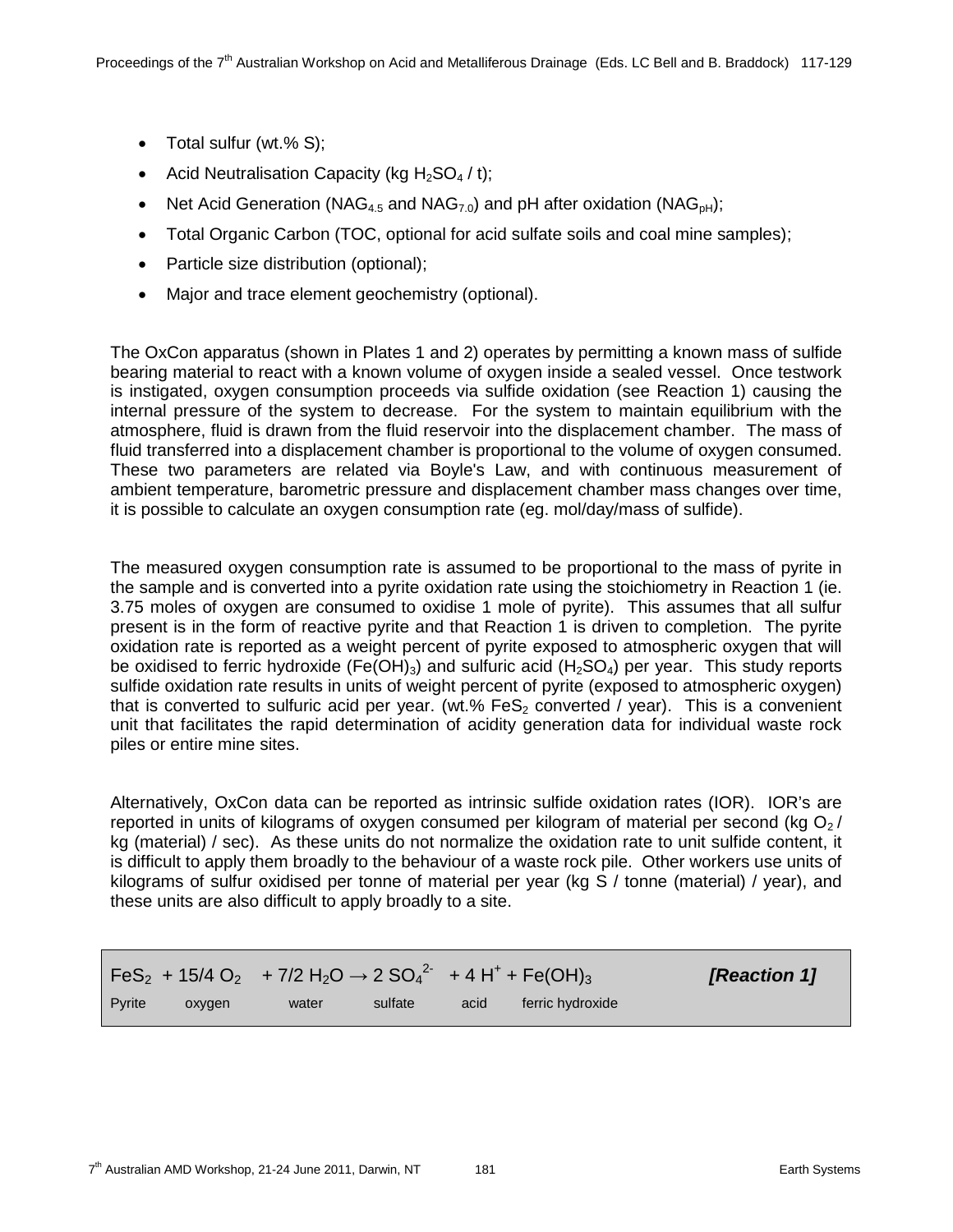With knowledge of the pyrite oxidation rate of a sulfidic material (normalised to the sulfur content) and the mass and average sulfur content of the material, it is possible to estimate the annual acidity generation rate of a material (kg  $H_2SO_4$  / tonne (material) / year), regardless of its sulfide content. For example; if 1.0 million tonnes of waste rock with an average pyrite content of 3 wt.% FeS<sub>2</sub> and a pyrite oxidation rate of 0.5 wt.% FeS<sub>2</sub> per year (ie. 0.5 weight percent of all  $FeS<sub>2</sub>$  exposed to atmospheric oxygen that will convert to sulfuric acid per year) were exposed to atmospheric oxygen, the estimated acidity generation rate would be approximately 150 t  $H_2SO_4$ per year, or 0.15 kg  $H_2SO_4$  per tonne of rock per year.

Pyrite oxidation rates obtained in the laboratory may vary considerably to those achieved in the environment due to a number of factors including: moisture content (this can limit oxygen diffusion to reaction sites); particle size distribution (related to the surface area available to react with oxygen); sulfide mineralogy; oxygen concentration; and temperature. The OxCon procedure can be used to develop relationships between the pyrite oxidation rate and one or more of these variables to enable more reliable estimates of real-world acidity generation rates. For example, pyrite oxidation rates can be determined for waste rock samples of various particle size fractions. These rates can be used with knowledge of the actual particle size distribution of waste rock to more reliably estimate annual acidity generation rates.



Plate 1: OxCon apparatus vessels including (from left to right) sample chamber, displacement chamber and fluid reservoir.



Plate 2: OxCon apparatus depicted with data logger, temperature transmitter and power supply.

Once OxCon testwork is completed, the sample can be flushed with deionized water and analysed for:

• pH and electrical conductivity (EC);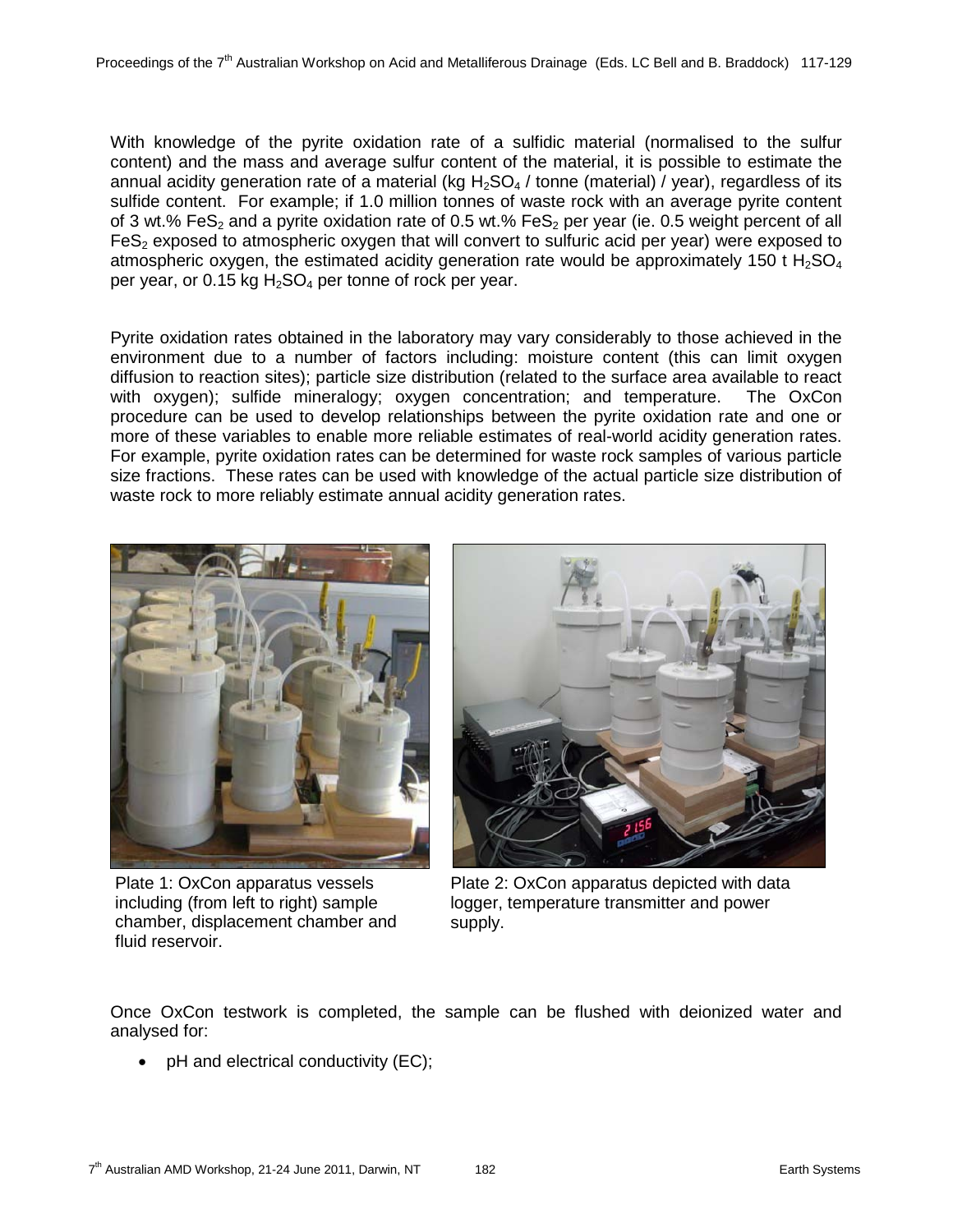- Acidity;
- Major ions and dissolved metal concentrations.

The leachate chemistry can be used to provide indicative information on likely water quality and key elements of concern; determine trace element leach rates (using trace element geochemistry results); and to independently estimate sulfide oxidation rates using measured sulfate and acidity released during leaching. Comparisons between sulfide oxidation rates measured from oxygen consumption and sulfate leach rates can also provide important information on the contribution of secondary mineral dissolution to acidity generation.

Carbon dioxide generated a) as a result of bacterial oxidation of organic carbon (eg. for acid sulfate soils or coal samples) or b) from carbonate neutralisation reactions, can be measured using a carbon dioxide absorbent located inside the sample chamber during oxygen consumption testing. The mass change in absorbent can be used to estimate the rate of organic carbon oxidation or to estimate the extent of neutralisation that occurred during testing. The effects of  $CO<sub>2</sub>$  gas release during OxCon testwork is routinely quantitatively accounted for in the calculation of  $FeS<sub>2</sub>$  oxidation rates.

Oxygen consumption techniques have many advantages when compared with other kinetic test techniques such as column leach tests and humidity cells. These include:

- Rapid determination of oxidation rates (usually 1-6 weeks).
- Lower cost, relative to other techniques.
- Greater accuracy. Measurement of oxygen consumption is more accurate than inferences based on measurement of leachate sulfate fluxes (such as in column leach tests and humidity cells). Sulfate may be release from unrelated secondary minerals present in sample leading to an overestimate of the pyrite oxidation rate, or may precipitate as a secondary sulfate mineral leading to an underestimate of the pyrite oxidation rate.
- Multiple simultaneous and sequential experiments are easily conducted, enabling repeat runs for greater confidence or for testing different variables including moisture content (directly related to oxygen diffusion); oxygen concentration; particle size distribution; carbonate content; metamorphic grade; sulfide content; sulfide mineralogy; bacterial inoculation; and temperature.
- Small sample size (also, technique can be scaled up/down or customized with relative ease).
- No need for multiple laboratory analyses during testwork, only initial ABA required, with leachate water chemistry being optional.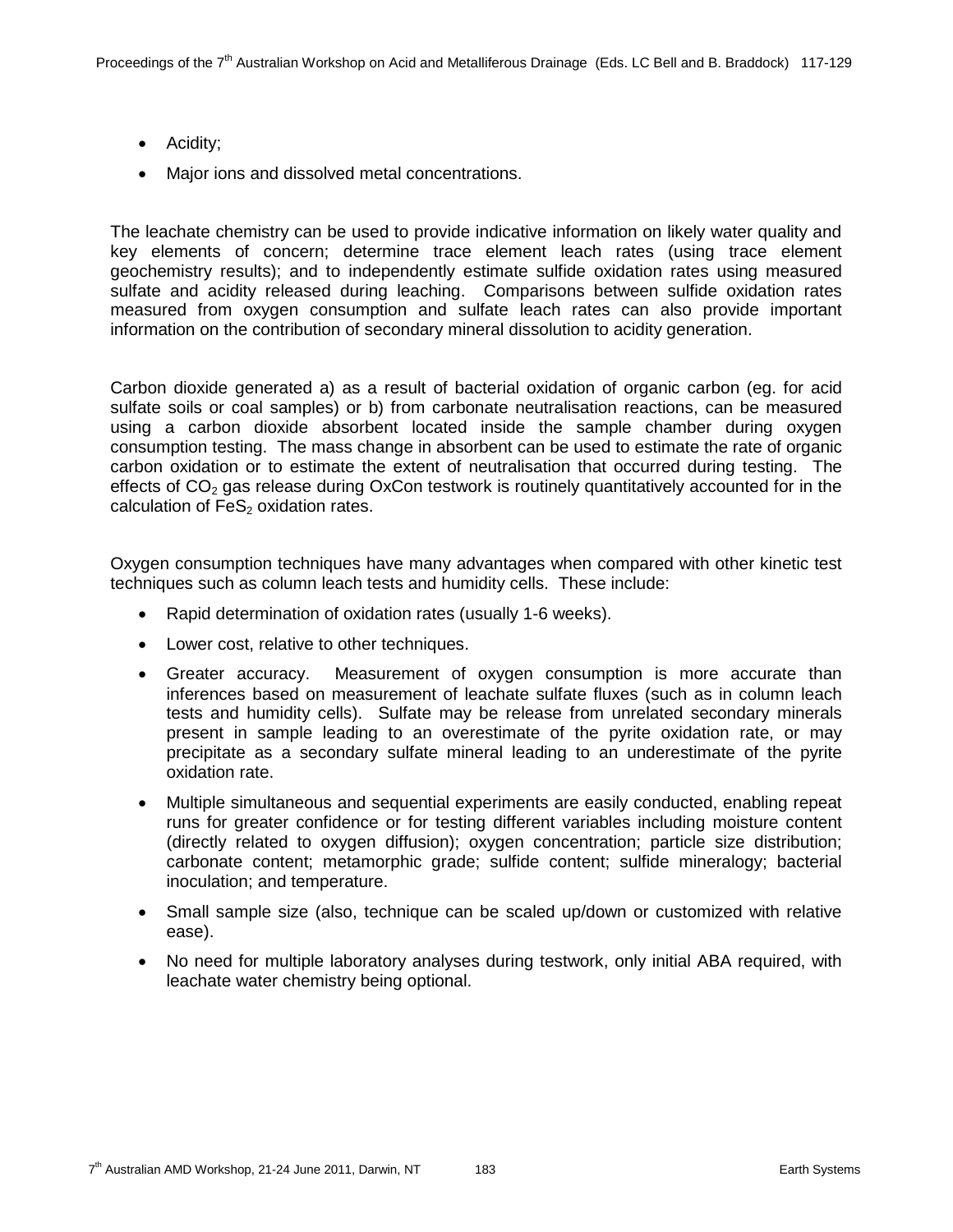# **3.0 SULFIDE OXIDATION RESULTS FROM OxCon TESTWORK**

The calculated change in oxygen concentration within an OxCon apparatus containing a pyrite/marcasite sample from a brown coal mine is shown in Figure 1 below. The sample had a total sulfur content of 29 wt.% S and the sample was finely milled (grain size minus 100 µm) prior to the commencement of OxCon testwork. It was assumed that all of the sulfur present in the sample was in the form of  $FeS<sub>2</sub>$ , so the pyrite equivalent content was calculated to be  $54$ wt.%.

The oxygen concentration within the OxCon vessel decreased from an initial value of 20.95 vol. %  $O<sub>2</sub>$  (oxygen concentration value in the atmosphere at sea level) to 0 vol % after approximately 14 days.

The rate of oxygen consumption is used to determine the pyrite oxidation rate using the stoichiometric ratio in Equation 1, and the mass of available pyrite in the sample.

The experimental data indicate that the oxidation of pyrite as a function of oxygen concentration is consistent with a first order reaction with a rate constant of 0.351 day<sup>-1</sup>. Figure 1 shows that oxygen consumption rate, and hence pyrite oxidation rate, remained relatively constant until oxygen concentrations fell below approximately 15 vol.%. Pyrite oxidation rates were still significant between 5 and 2.5 vol.% oxygen, but substantially lower than at atmospheric oxygen concentration levels.



Fig. 1: Oxygen concentration (volume %) decreasing over time (days) as a result of the oxidation of a pyrite/marcasite sample from a coal mine (grain size <100 µm).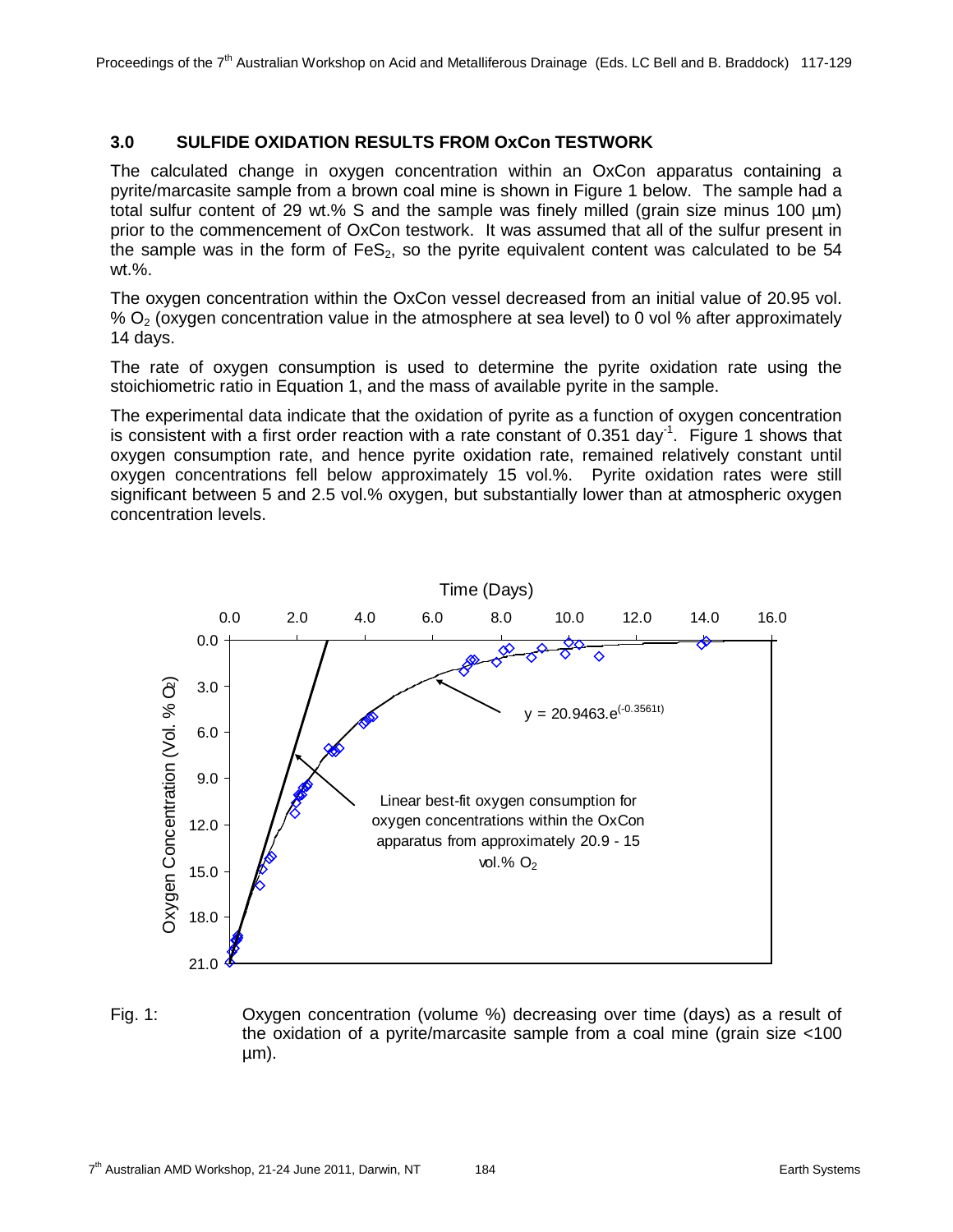The slope of the trend defined by the data plotted in Figure 1 can used to obtain oxygen consumption rates / pyrite oxidation rates at any point in time.

In general, the trend described by the data during the initial stages of the testwork approximate a straight line, whose slope represents the oxygen consumption rate for the given time interval. The oxygen consumption rate obtained from the linear fit of the data can be used to derive the "initial pyrite oxidation rate".

Based on this approach, the initial pyrite oxidation rate for the milled pyrite/marcasite sample shown in Figure 1 was calculated to be 2.3 wt.% (FeS<sub>2</sub>)/ year. The same material yielded an oxidation rate of 2.13 wt.% (FeS<sub>2</sub>)/ year using conventional column leach experiments (McIllwaine, 1997). This study reports sulfide oxidation rate data in units of weight percent of pyrite (exposed to atmospheric oxygen) that is converted to sulfuric acid per year (wt.%  $FeS<sub>2</sub>$ ) converted / year) as shown in Table 1 below. Alternatively, sulfide oxidation rate data can be reported in units of kilograms of oxygen consumed per kilogram of material per second (kg  $O<sub>2</sub>$ / kg (material) / sec) or units of kilograms of sulfur oxidised per tonne of material per year (kg S / tonne (material) / year). The alternative units do not normalise the oxidation rate to the unit sulfide content of the material. By relating the oxidation rate to the sulfide content of the sample it is easier to apply to the pyrite oxidation rate, and therefore the pollution generation rate, to a waste rock pile with a known sulfide content.

| Reported By   | Equivalent Pyrite Content (wt. %) | <b>Pyrite Oxidation Rate</b> | Units                            |
|---------------|-----------------------------------|------------------------------|----------------------------------|
| Earth Systems | 1.00                              | 1.00                         | wt. % $(FeS_2)$ / year           |
| <b>ANSTO</b>  | N/A                               | $3.17 \times 10^{-12}$       | kg $(O_2)$ / kg (material) / sec |
| EGi           | N/A                               | 0.05                         | kg (S) / t (material) / year     |

Table 1: Sulfide oxidation rates as reported by Earth Systems, ANSTO and EGi (Environmental Geochemistry International).

A comparison of the decrease in oxygen concentrations over time for two samples of pyrite/marcasite from the same brown coal mine (both approximately 54 wt.% pyrite) is shown in Figure 2. The two samples differed in grainsize only. One sample was milled to a grain size of less than 100 µm while the other sample comprised of minus 30 mm aggregate. After 7 days the milled sample had consumed almost all of the oxygen in the apparatus. After approximately 60 days the oxygen concentration in the apparatus containing the minus 30 mm aggregate sample was approximately 16 vol.%.

The decrease in oxygen concentration over time for a sample of Proterozoic Mount McRae (pyritic) Shale from the Pilbara region of Western Australia is also shown in Figure 2. The pyrite content of the shale was 12.6 wt. %. Despite the large difference in geologic histories and pyrite contents of the Mount McRae Shale (12.6 wt.% pyrite) and the pyrite/marcasites sample from the Brown Coal mine (75 wt.% pyrite), the normalised pyrite oxidation rate of both minus 30 mm aggregate samples was similar.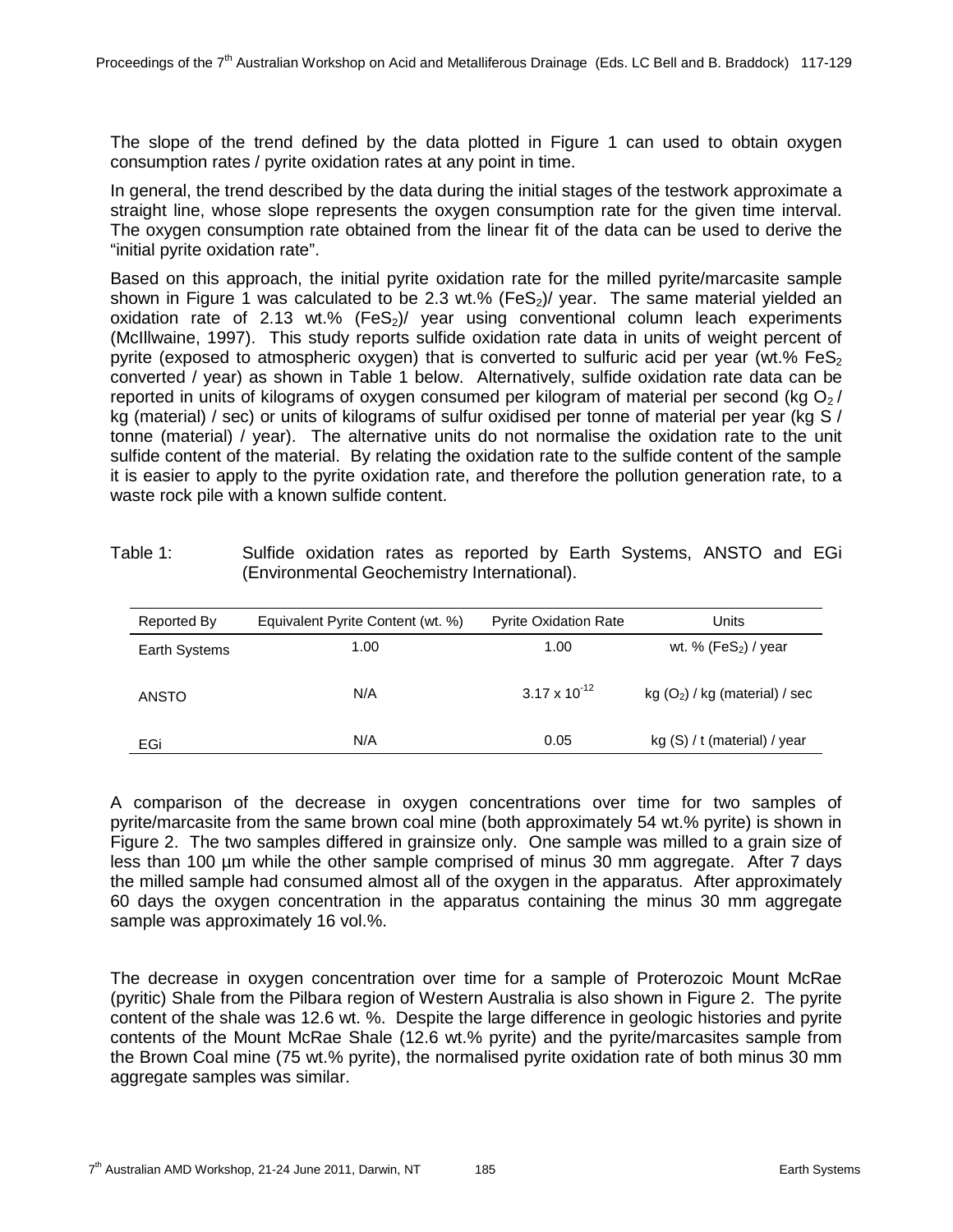

Fig. 2: Oxygen concentration (volume %) decreasing over time (days) as a result of sulfide oxidation in pyrite/marcasite samples from a brown coal mine (grain sizes <100 µm and -30 mm aggregate) and Mount McRae Shale (-30 mm aggregate). The oxidation rate is based on initial reductions in oxygen concentration (ie. down to approximately 19 vol.%  $O<sub>2</sub>$ ).

The sulfide oxidation rates determined using oxygen consumption techniques for a broad range of geologic materials are displayed in Figure 3. Some of this data has been generated from OxCon testwork, and other oxidation rate data obtained from published literature (Anderson et al. 1999; Borma et al. 2003; Di Nanno et al. 2007; Eidsa et al. 1997; Hollings et al. 2001; Morse 1991; Rigby et al. 2006)., is provided for comparison. Samples include sulfidic metal and coal mine wastes and acid sulfate soils. Oxidation rates vary over approximately 8 orders of magnitude, with sandy acid sulfate soil materials providing some of the most rapid oxidation rates (eg. 1-3 wt.%  $FeS<sub>2</sub>/day$ ). The oxidation rates of some of these materials have been tested as a function of sample moisture content. For both pyritic mine wastes and sandy acid sulfate soil materials, an increase in gravimetric moisture content is directly related to a decrease in sulfide oxidation rate.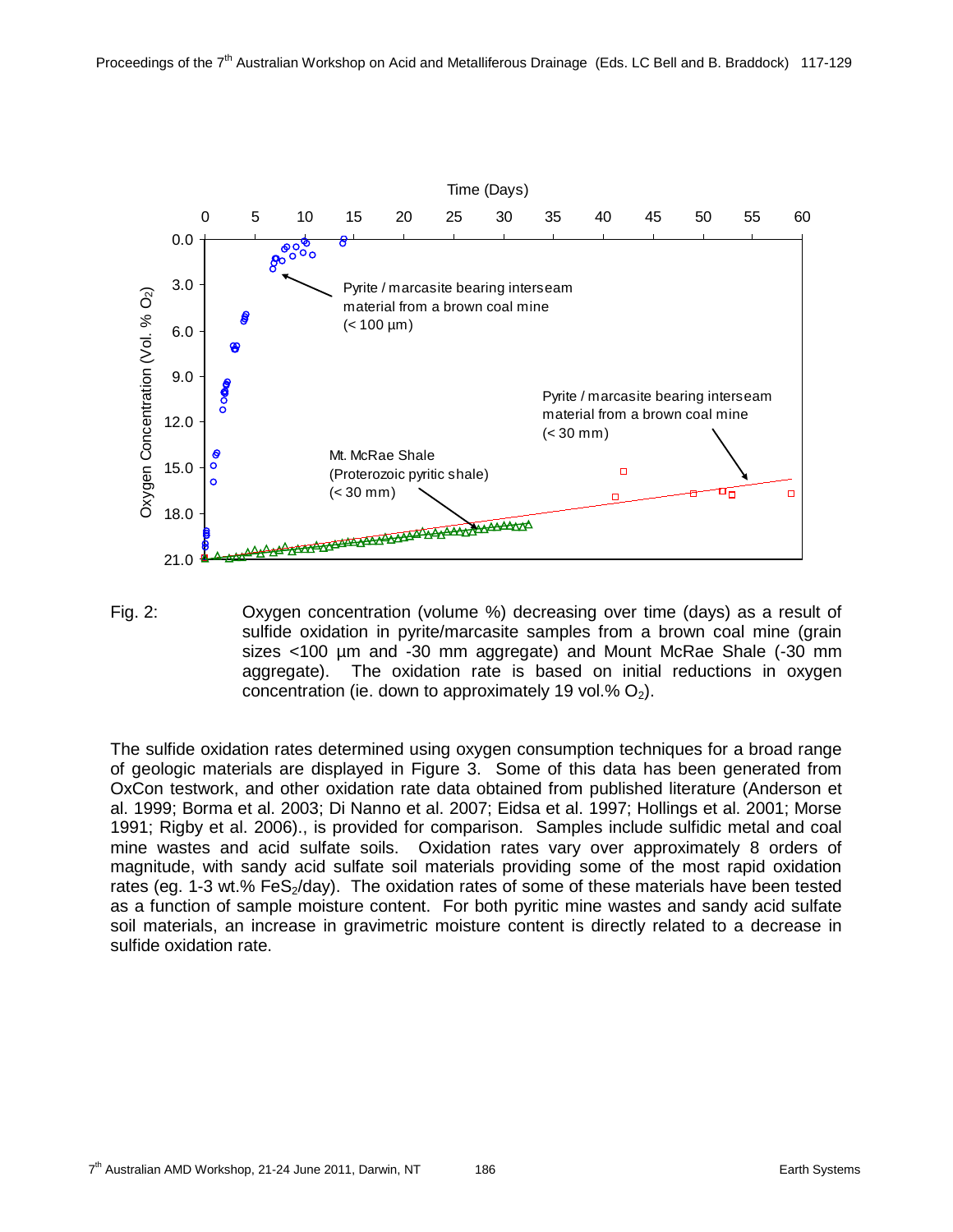

#### ■ Sandy acid sulfate soil. Earth Systems internal data **Fig 3.**

- Lagoon sediments. Borma et al. (2003)
- Acid sulfate soil. Rigby et al. (2006)
- + Sediments with microbial and nutrient innoculation. Di Nanno et al. (2007)
- $\triangle$  Marine sediments. Morse (1991)
- Sulfidic interseam material from a brown coal mine. Earth Systems internal data
- Gold mine tailings. Earth Systems internal data
- $\times$  Sulfidic waste rock (Mine 1). Earth Systems internal data
- ◆ Sulfidic waste rock and tailings mixture (Mine 2). Earth Systems internal data
- o Nickel mine waste rock (pyrrhotite). Anderson et al. (1999)
- + Base metal mine ore. Eidsa et al. (1997)
- Uranium mine waste rock. Hollings et al. (2000)
- Fig. 3: Pyrite oxidation rates as a function of moisture content for acid sulfate soils and sulfidic mine wastes from various mine sites world-wide. Where gravimetric moisture content data was unavailable, 10 wt.% water was assumed.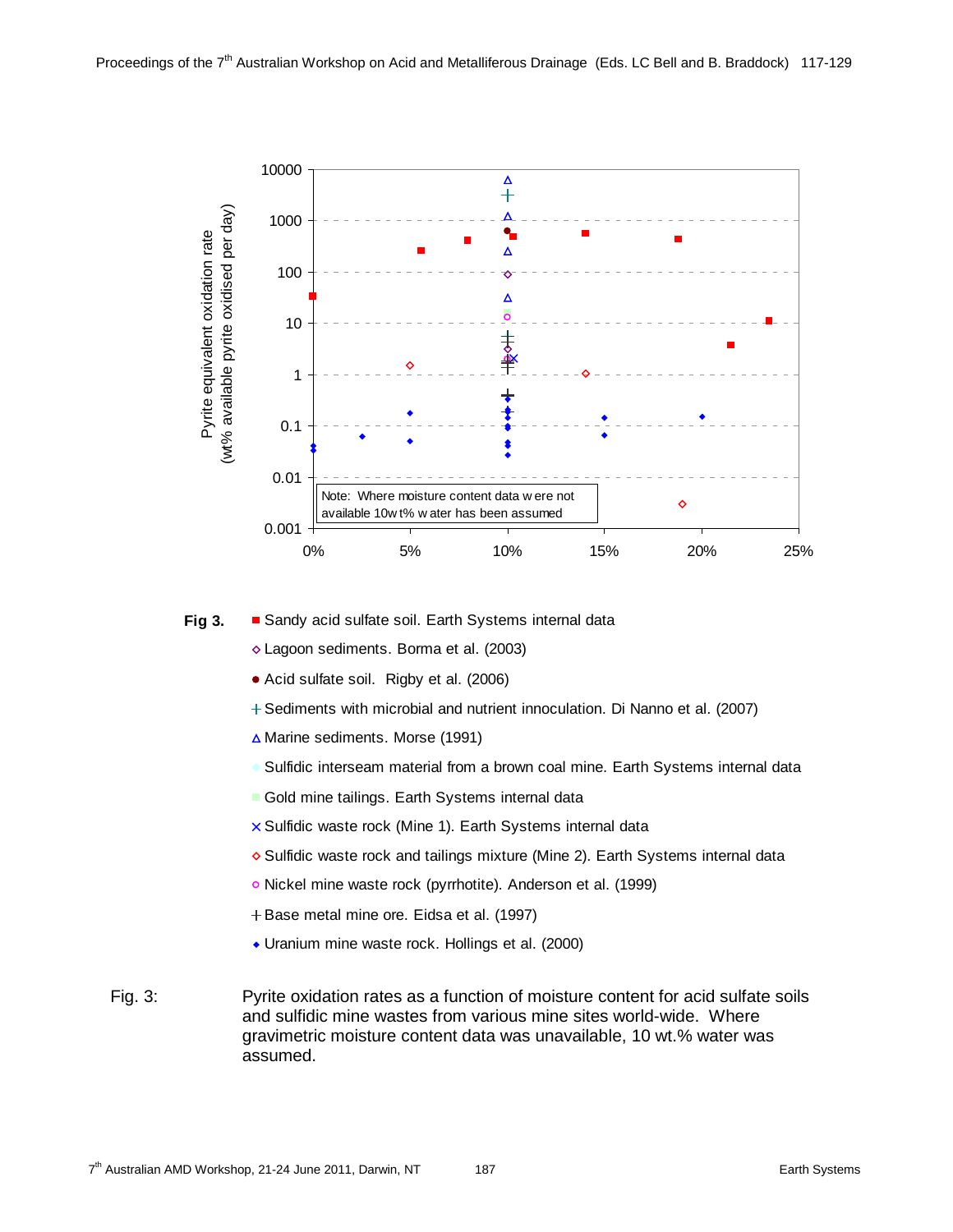# **4.0 BENEFITS OF OxCon PROCEDURE**

The OxCon procedure offers significant benefits relative to other geochemical testwork methods. These include:

- The OxCon procedure is more accurate, reproducible, low cost and very rapid relative to all other kinetic test methods that quantify sulfide oxidation rates.
- The OxCon procedure avoids all complications associated with the precipitation or dissolution of secondary sulfate-bearing mineral phases that are unavoidable with both column leach and humidity cell testwork.
- Oxygen consumption testwork is the only kinetic testwork procedure that permits accurate quantification of the effect of moisture on the inhibition of sulfide oxidation.
- Oxygen consumption is the only kinetic testwork procedure that permits the determination of sulfide oxidation rates as a function of the different oxygen concentrations likely to be encountered in a broad range of geologic settings (eg. tailings and waste rock accumulations).
- OxCon testwork also enables easy and independent assessment of sulfide oxidation rates as a function of sulfide type, sulfide concentration, grainsize, temperature, metamorphic terrain / geologic history.
- The OxCon procedure is the only kinetic testwork method that permits simultaneous but independent assessment of carbon oxidation rates, or quantifies carbonate neutralization reactions during the test.
- Like column leach or humidity cell testwork, OxCon testwork also permits an assessment of the leachate water quality, and thereby independently checks sulfate release rates. In providing a comparison between oxygen consumption rates and sulfate release rates, it is also possible to quantify the role of secondary sulfate salts in acidity generation.
- OxCon apparatus design is simple, cost effective and flexible, and can be scaled or customised for different applications (eg. in-situ highwall sulfide oxidation rates).

Based on these benefits, it is concluded that oxygen consumption methods should become a standard geochemical kinetic test to complement existing geochemical characterisation procedures.

## **5.0 CONCLUSIONS**

Key conclusions from OxCon data available to date include:

- For the materials tested to date, pyrite oxidation rates does not decrease significantly with oxygen concentration until the oxygen concentration falls below approximately 15 vol. %.
- Sulfide oxidation continues at significant rates even at very low oxygen concentrations.
- The pyrite oxidation rate increases substantially with a decrease in the grain size of the sulfidic material.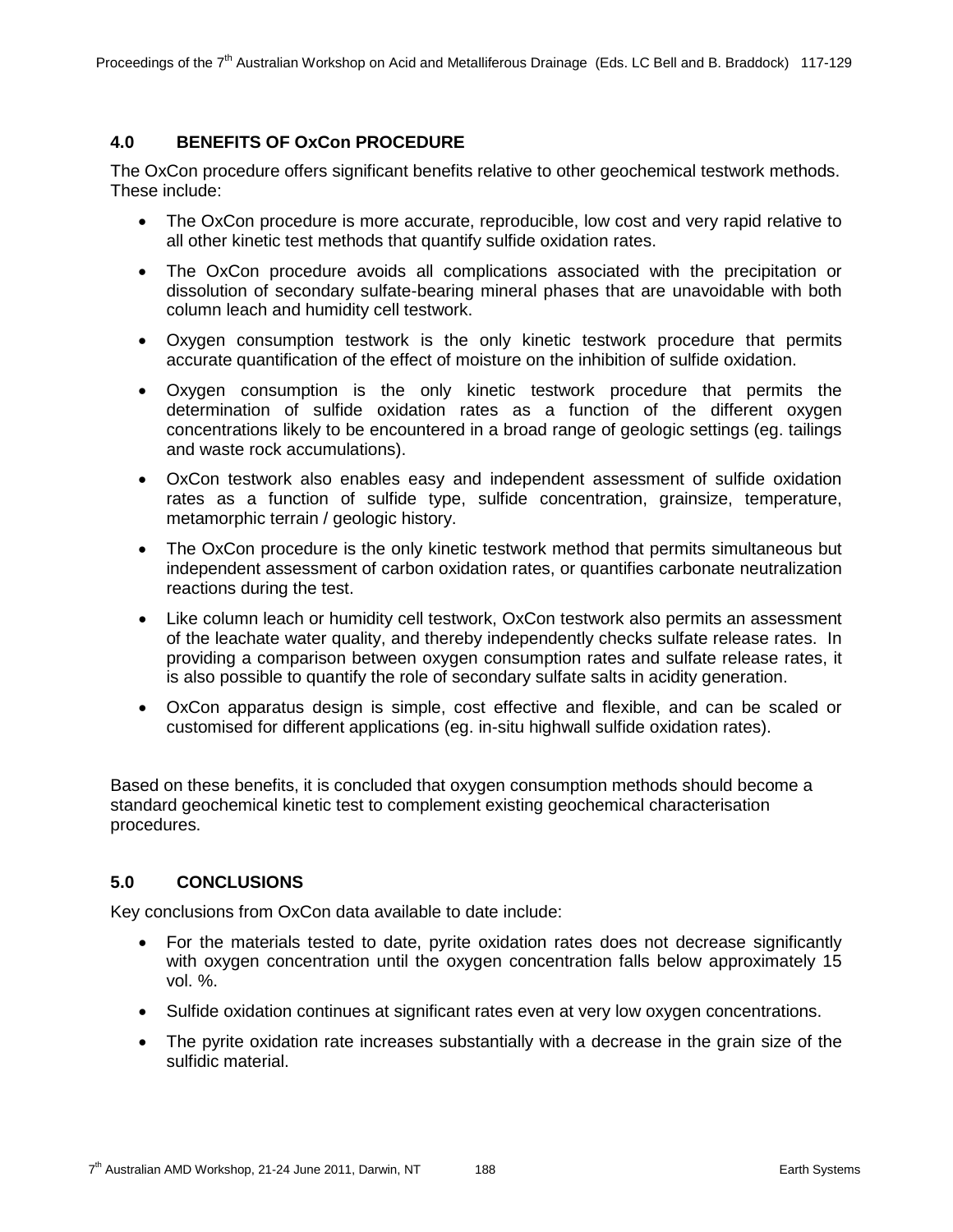- The pyrite oxidation rate decreases with an increase in moisture content, presumably largely due to the impact of moisture on retarding oxygen diffusion.
- Acid sulfate soils have far higher oxidation rates than the metamorphosed pyritic material common to most metal and coal mines, but also display a much finer grainsize.

### **6.0 IMPLICATIONS FOR MANAGING SULFIDIC MATERIALS**

The implications of OxCon testwork for the management of sulfidic materials include:

- The OxCon apparatus can be used to construct and quantify the effectiveness of various waste storage facility designs and remediation scenarios.
- The OxCon apparatus can be used to quantify the effectiveness of various water cover scenarios for a tailings storage facility or waste rock dam.
- Accurate quantification of the likely acidity generation rates from various site domains (eg. waste rock piles, tailings storage facilities or highwalls) assists with planning for operations and closure.
- The role of the moisture content of sulfidic materials to retard oxidation can be more accurately quantified, and hence the moisture retention benefits of paste tailings, paste rock and other co-disposal options can be quantified. This quantification will be comparable to measuring the influence of moisture on decreasing "air entry values" into sulfidic materials.
- It is important to note that decreases in oxygen concentration have little effect on pyrite oxidation until concentrations fall below 15 vol.%. This places significant challenges on management or remedial methods that rely on oxygen consumption.
- The available data suggests that oxygen concentrations need to fall well below 5 vol.% in underground mines with GaRDS installations (Taylor and Waring, 2001) before substantial reductions in acidity generation can be expected.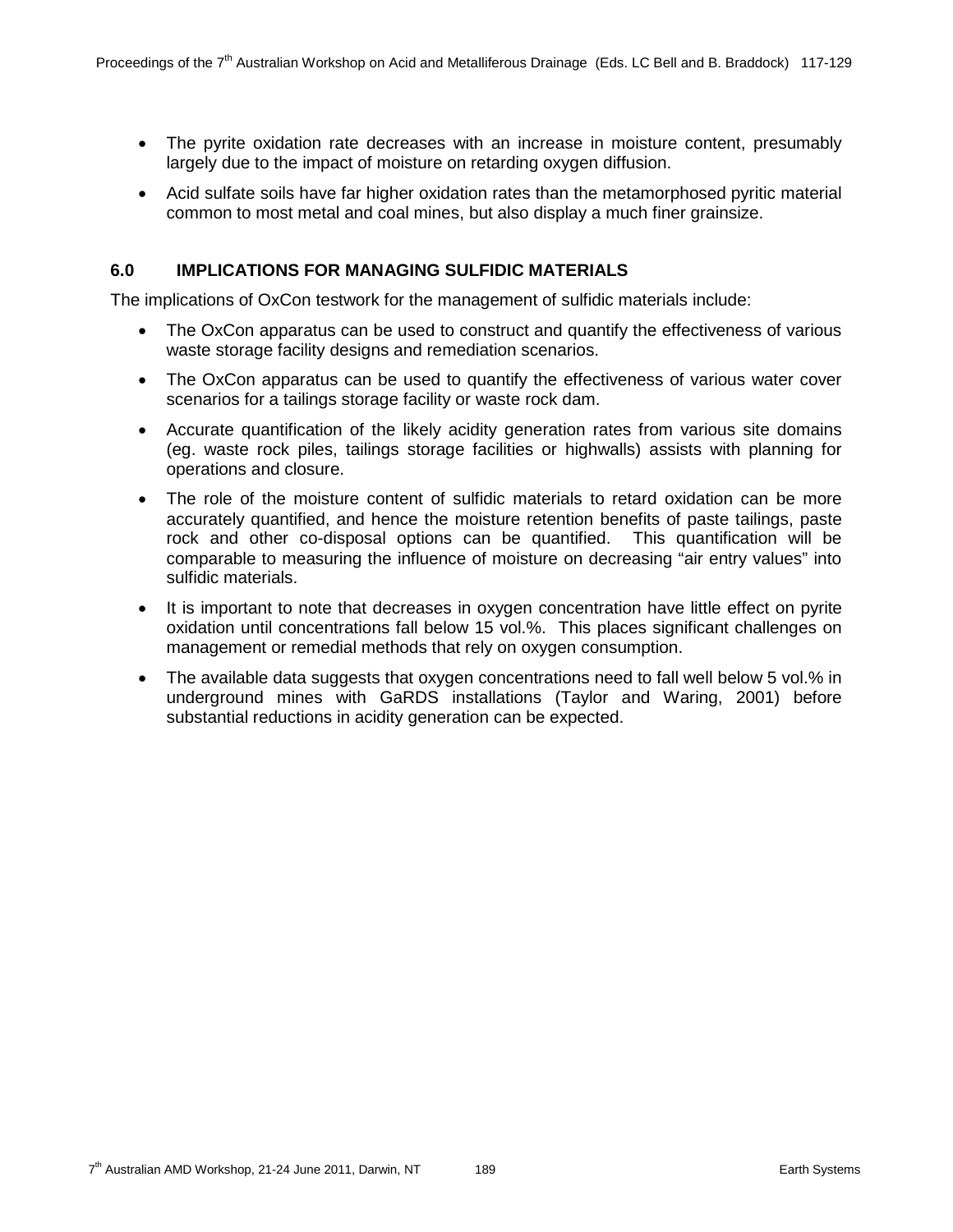## **REFERENCES**

- Andersen MS, Larsen F and Postma D (2001) Pyrite oxidation in unsaturated aquifer sediments. Reaciton stoichiometry and rate of oxidation. *Environmental Science and Technology* **35 (20)**, 4074-4079.
- Anderson ME, Scharer JM and Nicholson RV (1999) The Oxygen Consumption Method (OCM): A new technique for quantifying sulfide oxidation rates in waste rock. Proceedings: Mining and the Environment II. September 1999, Sudbury, Canada.
- Australian Nuclear Science and Technology Organisation (ANSTO) (1994) Oxidation rates in waste rock dumps and tailings dam at Brukunga. Consultant Report prepared for Environmental Geochemistry International. ANSTO/C384, June 1994.
- Bennett JW, Askraba S and Mackenzie P (2005). A new method to characterize black shales in Pilbara Iron Mining Operations. Conference Proceedings: Iron Ore Conference, 19-21 September 2005. Fremantle, WA.
- Borma LS, Ehrlich M and Barbosa MC (2003) Acidification and release of heavy metals in dredged sediments. *Canadian Geotechnical Journal* **40**, 1154-1163.
- Comarmond J (1997) Chemical Methods for Predicting the Acid Mine Drainage / Acid Rock Drainage. Mine Wastes in Acid Mine Drainage in Australia - Its Extent and Future Liability. Appendix A, SSG Report No. 125.
- Cook FJ, Dobos SK, Carlin, GD and Millar GE (2004) Oxidation rate of pyrite in acid sulfate soils: in situ measurements and modelling. *Australian Journal of Soil Research* **42(5-6)**, 499-507.
- Department of Industry, Tourism and Resources. (2007). Managing Acid and Metalliferous Drainage. Canberra.: Commonwealth of Australia.
- Di Nanno MP, Curutchet G and Ratto S (2007) Anaerobic sediment potential acidification and metal release risk assessment by chemical characterization and batch resuspension experiments. *Journal of Soils and Sediments* **7**, 187-194.
- Eidsa G, Briseid T and Ese H (1997) Pyrite oxidation measured by oxygen consumption and carbon dioxide production in laboratory respirometer tests. Proceedings: 4th International Conference on Acid Rock Drainage, May 31-June 6, Vancouver, Canada, 321-331.
- Elberling B (2005) Temperature and oxygen control on pyrite oxidation in frozen mine tailings. *Cold Regions Science and Technology***41**, 121-133.
- Hollings P, Hendry MJ, Nicholson RV and Kirkland A (2001) Quantification of oxygen consumption and sulphate release rates for waste rock piles using kinetic cells: Cluff lake uranium mine, northern Saskatchewan, Canada. *Applied Geochemistry* **16**, 1215- 1230.
- Jerz JK, and Rimstidt DJ (2004) Pyrite oxidation in moist air. *Geochimica et Cosmochimica Acta*  **68 (4)**, 701-714.
- McIllwaine L (1998) Prediction of the sulfide oxidation rate of waste rock material and consequences for acid rock drainage generation an Australian Coal Mine. Honors Thesis.